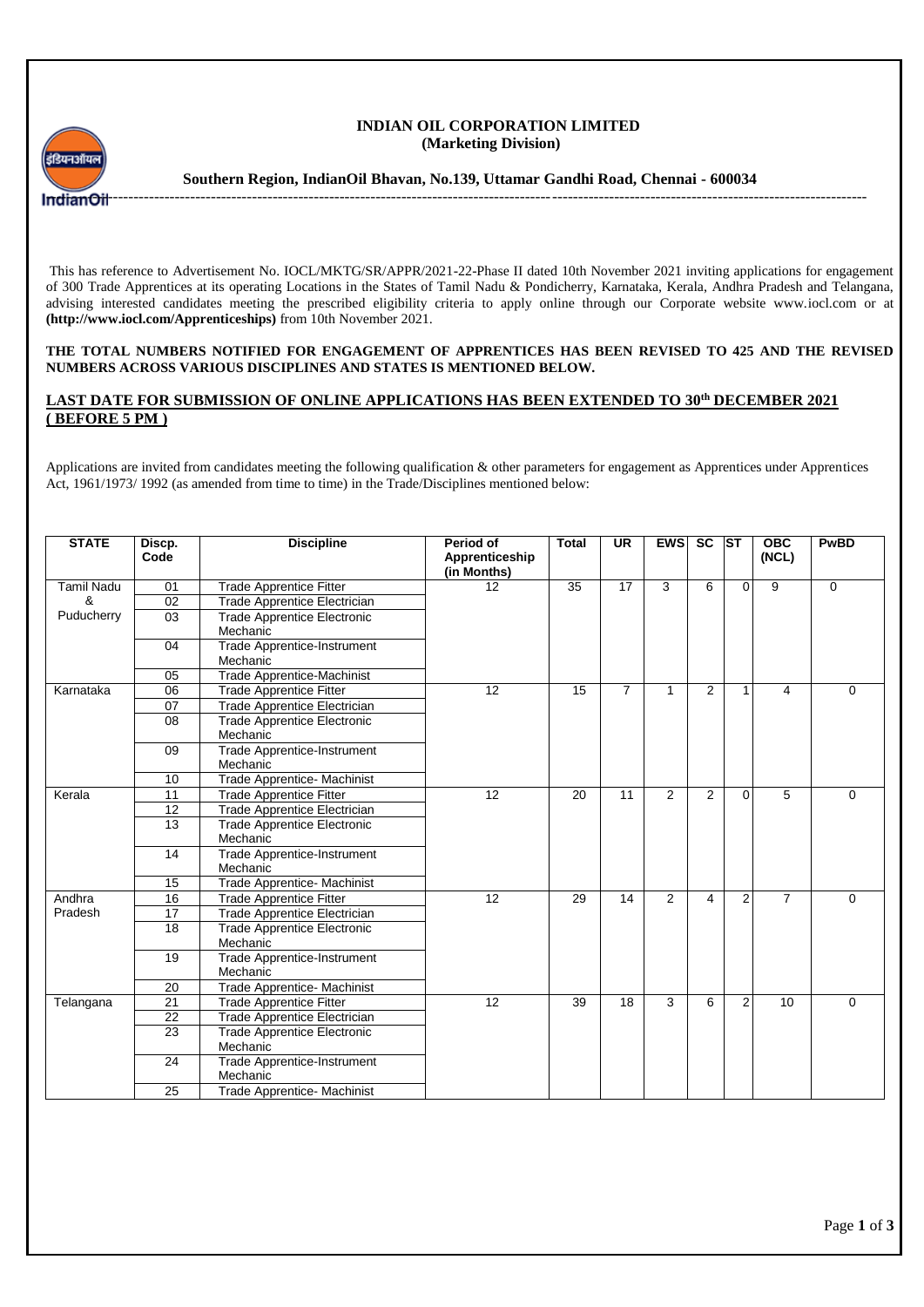| <b>STATE</b>           | Discp.<br>Code  | <b>Discipline</b>                                                   | <b>Period of</b><br>Apprenticeship<br>(in Months) | Tot<br>al      | <b>UR</b>       | <b>EWS</b>          | <b>SC</b>           | $\overline{\text{ST}}$ | $\overline{OBC}$<br>(NC<br>L) | <b>PwBD</b>         |
|------------------------|-----------------|---------------------------------------------------------------------|---------------------------------------------------|----------------|-----------------|---------------------|---------------------|------------------------|-------------------------------|---------------------|
| <b>Tamil Nadu</b><br>& | 26              | Technician<br>Apprentice<br>Mechanical                              | 12                                                | 23             | 11              | $\overline{2}$      | 4                   | 0                      | 6                             | $\mathbf 0$         |
| Puducherry             | 27              | Technician Apprentice - Electrical                                  |                                                   |                |                 |                     |                     |                        |                               |                     |
|                        | 28              | Technician Apprentice -<br>Instrumentation                          |                                                   |                |                 |                     |                     |                        |                               |                     |
|                        | 29              | Technician Apprentice - Civil                                       |                                                   |                |                 |                     |                     |                        |                               |                     |
|                        | 30              | Technician Apprentice - Electrical<br>& Electronics                 |                                                   |                |                 |                     |                     |                        |                               |                     |
|                        | 31              | Technician Apprentice -<br>Electronics                              |                                                   |                |                 |                     |                     |                        |                               |                     |
| Karnataka              | 32              | Technician<br>Apprentice<br>Mechanical                              | 12                                                | 18             | 10              | $\mathbf{1}$        | 2                   | $\mathbf{1}$           | 4                             | $\mathbf 0$         |
|                        | 33              | Technician Apprentice - Electrical                                  |                                                   |                |                 |                     |                     |                        |                               |                     |
|                        | 34              | Technician Apprentice -<br>Instrumentation                          |                                                   |                |                 |                     |                     |                        |                               |                     |
|                        | 35              | Technician Apprentice - Civil                                       |                                                   |                |                 |                     |                     |                        |                               |                     |
|                        | $\overline{36}$ | Technician Apprentice - Electrical<br>& Electronics                 |                                                   |                |                 |                     |                     |                        |                               |                     |
|                        | 37              | Technician Apprentice -<br>Electronics                              |                                                   |                |                 |                     |                     |                        |                               |                     |
| Kerala                 | 38              | Technician<br>Apprentice<br>Mechanical                              | 12                                                | 18             | $\overline{12}$ | $\mathbf{1}$        | $\mathbf{1}$        | 0                      | 4                             | $\mathbf 0$         |
|                        | 39              | Technician Apprentice - Electrical                                  |                                                   |                |                 |                     |                     |                        |                               |                     |
|                        | 40              | Technician Apprentice -<br>Instrumentation                          |                                                   |                |                 |                     |                     |                        |                               |                     |
|                        | 41              | Technician Apprentice - Civil                                       |                                                   |                |                 |                     |                     |                        |                               |                     |
|                        | 42              | Technician Apprentice - Electrical<br>& Electronics                 |                                                   |                |                 |                     |                     |                        |                               |                     |
|                        | 43              | Technician Apprentice -<br>Electronics                              |                                                   |                |                 |                     |                     |                        |                               |                     |
| Andhra<br>Pradesh      | 44              | Technician<br>Apprentice<br>Mechanical                              | 12                                                | 18             | 10              | $\mathbf{1}$        | 2                   | 1                      | 4                             | $\mathbf 0$         |
|                        | 45<br>46        | Technician Apprentice - Electrical<br>Technician Apprentice -       |                                                   |                |                 |                     |                     |                        |                               |                     |
|                        |                 | Instrumentation                                                     |                                                   |                |                 |                     |                     |                        |                               |                     |
|                        | 47              | Technician Apprentice - Civil                                       |                                                   |                |                 |                     |                     |                        |                               |                     |
|                        | 48              | Technician Apprentice - Electrical<br>& Electronics                 |                                                   |                |                 |                     |                     |                        |                               |                     |
|                        | 49              | Technician Apprentice -<br>Electronics                              |                                                   |                |                 |                     |                     |                        |                               |                     |
| Telangana              | 50              | Technician<br>Apprentice<br>Mechanical                              | 12                                                | 18             | 10              | 1                   | 2                   | 1                      | 4                             | 0                   |
|                        | 51              | Technician Apprentice - Electrical                                  |                                                   |                |                 |                     |                     |                        |                               |                     |
|                        | 52              | Technician Apprentice -<br>Instrumentation                          |                                                   |                |                 |                     |                     |                        |                               |                     |
|                        | 53              | Technician Apprentice - Civil                                       |                                                   |                |                 |                     |                     |                        |                               |                     |
|                        | 54              | Technician Apprentice - Electrical<br>& Electronics                 |                                                   |                |                 |                     |                     |                        |                               |                     |
|                        | 55              | Technician Apprentice -<br>Electronics                              |                                                   |                |                 |                     |                     |                        |                               |                     |
| <b>Tamil Nadu</b><br>& | 56              | Trade Apprentice-Accountant                                         | 12                                                | 44             | 21              | 4                   | 8                   | $\Omega$               | 11                            |                     |
| Puducherry             |                 |                                                                     |                                                   |                |                 |                     |                     |                        |                               |                     |
| Karnataka<br>Kerala    | 57<br>58        | Trade Apprentice-Accountant<br>Trade Apprentice-Accountant          | 12<br>$\overline{12}$                             | 32<br>24       | 14<br>14        | 3<br>$\overline{2}$ | 5<br>$\overline{2}$ | 2<br>$\Omega$          | 8<br>6                        |                     |
| Andhra<br>Pradesh      | 59              | Trade Apprentice-Accountant                                         | $\overline{12}$                                   | 21             | 10              | 2                   |                     | 1                      | 5                             |                     |
| Telangana              | 60              | Trade Apprentice-Accountant                                         | 12                                                | 21             | 10              | $\overline{2}$      | 3<br>3              | $\mathbf{1}$           | 5                             |                     |
| <b>Tamil Nadu</b><br>& | 61              | Trade Apprentice- Data Entry<br>Operator(Fresher)                   | 15                                                | $\overline{2}$ | $\overline{2}$  | 0                   | 0                   | 0                      | 0                             |                     |
| Puducherry             | 62              | Trade Apprentice- Data Entry<br>Operator(Skill Certificate Holders) | 15                                                | 2              | $\overline{2}$  | 0                   | 0                   | 0                      | 0                             | $**12$<br>(VH-3     |
| Karnataka              | 63              | Trade Apprentice- Data Entry<br>Operator(Fresher)                   | 15                                                | $\overline{a}$ | $\overline{2}$  | 0                   | 0                   | 0                      | 0                             | <b>HH-3</b><br>OH-3 |
|                        | 64              | Trade Apprentice- Data Entry                                        | 15                                                | $\overline{2}$ | $\overline{2}$  | 0                   | $\mathbf 0$         | $\mathbf 0$            | $\mathbf 0$                   | $MD-3$              |